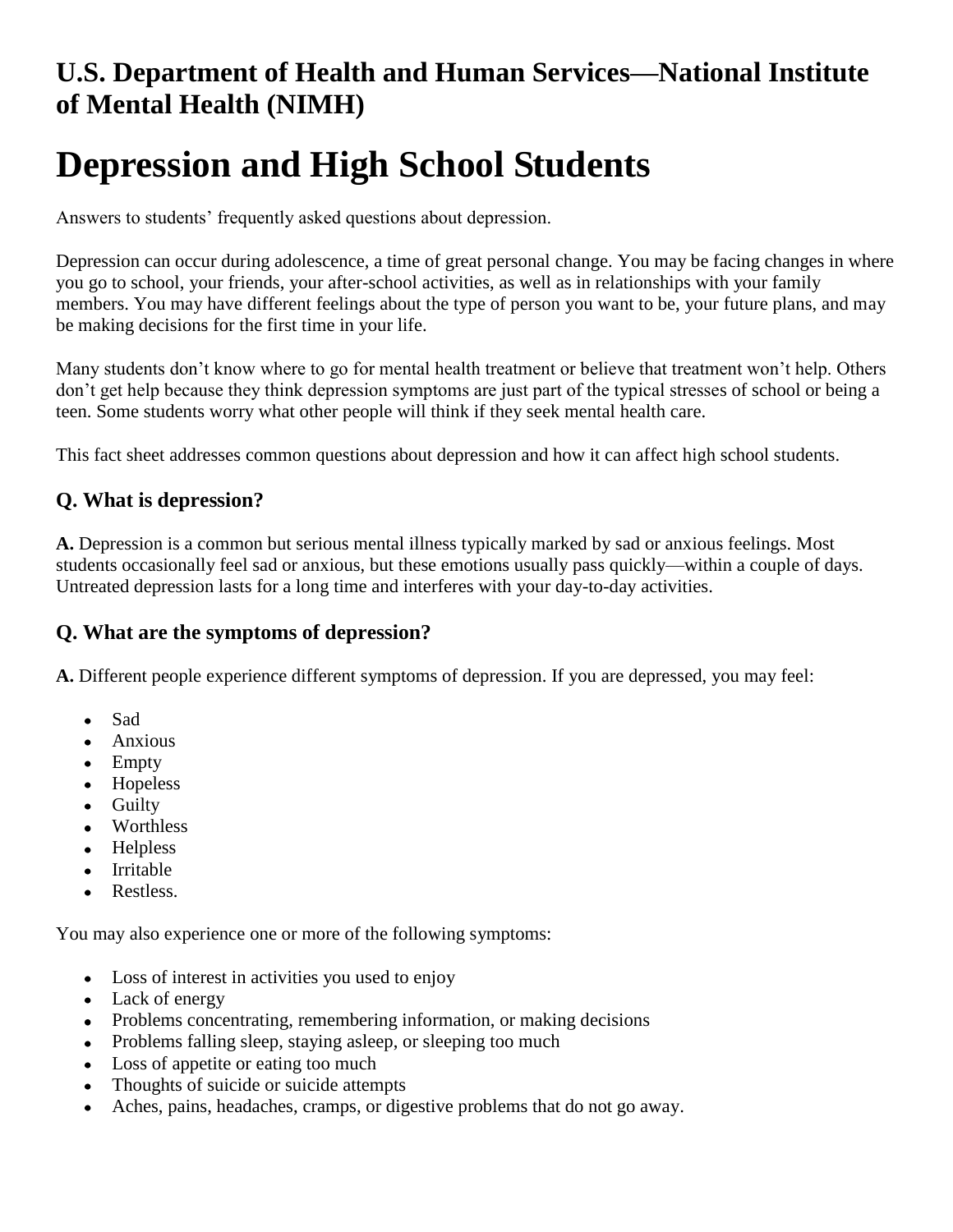Depression in adolescence frequently co–occurs with other disorders such as anxiety, disruptive behavior, eating disorders or substance abuse. It can also lead to increased risk for suicide.

#### **Q. Are there different types of depression?**

**A.** Yes. The most common depressive disorders are:

- **Major depressive disorder**, also called major depression. The symptoms of major depression are disabling and interfere with everyday activities such as studying, eating, and sleeping. People with this disorder may have only one episode of major depression in their lifetimes. But more often, depression comes back repeatedly.
- **Dysthymic disorder**, also called dysthymia. Dysthymia is mild, chronic depression. The symptoms of  $\bullet$ dysthymia last for a long time—two years or more. Dysthymia is less severe than major depression, but it can still interfere with everyday activities. People with dysthymia may also experience one or more episodes of major depression during their lifetimes.

Other types of depression include:

- **Psychotic depression**—severe depression accompanied by some form of psychosis, such as hallucinations and delusions
- **Seasonal affective disorder**—depression that begins during the winter months and lifts during spring and summer.

#### **Q. What causes depression?**

**A.** Depression does not have a single cause. Several factors can lead to depression. Some people carry genes that increase their risk of depression. But not all people with depression have these genes, and not all people with these genes have depression. Environment—your surroundings and life experiences—also affects your risk for depression. Any stressful situation may trigger depression. And high school students encounter a number of stressful situations!

#### **Q. How can I find out if I have depression?**

**A.** The first step is to talk with your parents or a trusted adult who can help you make an appointment to speak with a doctor or mental health care provider. Some school counselors may also be able to help you find appropriate care.

The doctor or mental health care provider can do an exam to help determine if you have depression or if you have another health or mental health problem. Some medical conditions or medications can produce symptoms similar to depression.

The doctor or mental health care provider will ask you about:

- Your symptoms
- Your history of depression  $\bullet$
- Your family's history of depression
- Your medical history
- Alcohol or drug use
- Any thoughts of death or suicide.

#### **Q. How is depression treated?**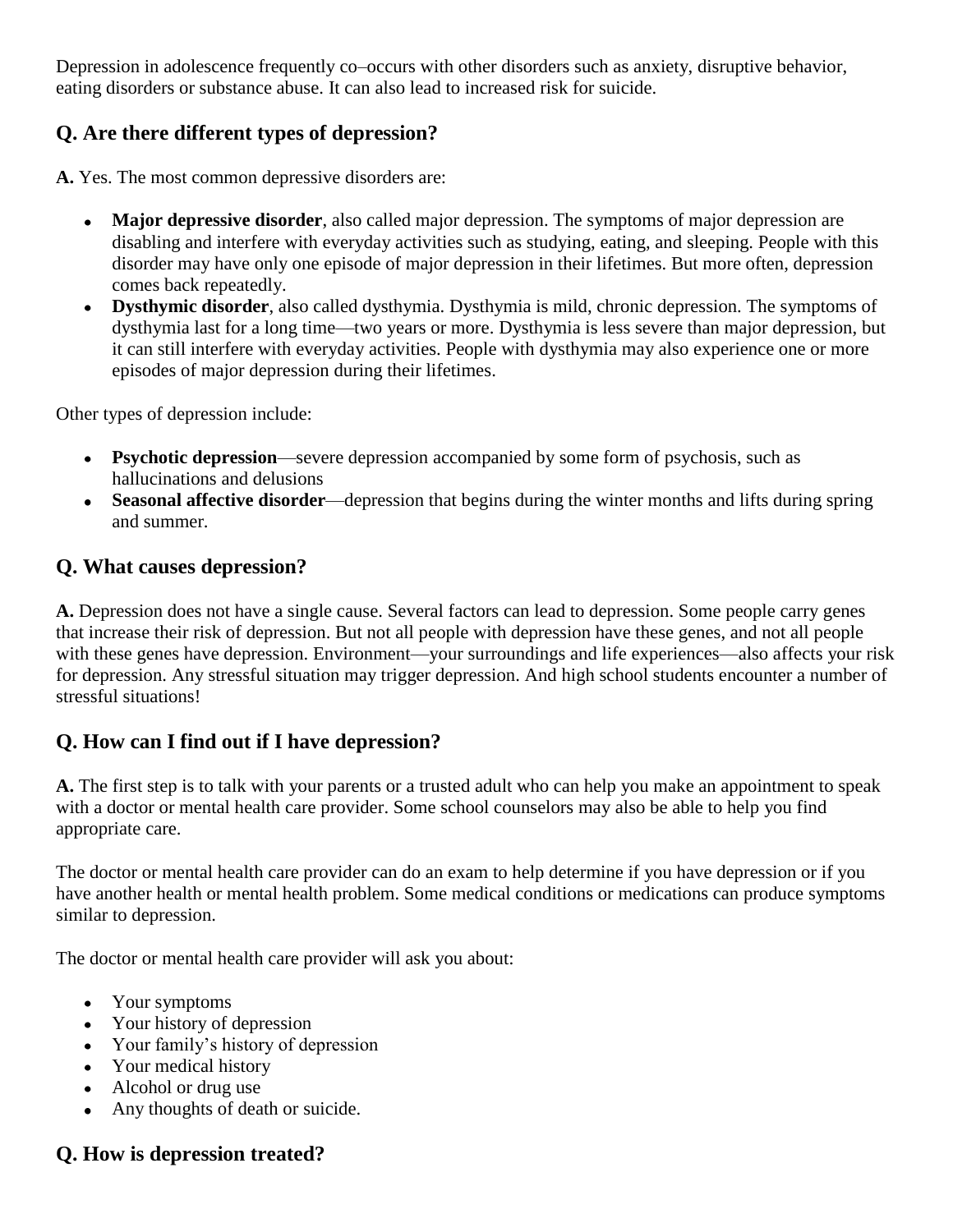**A.** A number of very effective treatments for depression are available. The most common treatments are **antidepressants** and **psychotherapy**. An NIMH–funded clinical trial of 439 teens with major depression found that a combination of medication and psychotherapy was the most effective treatment option[.](http://www.nimh.nih.gov/health/publications/depression-and-high-school-students/depression-and-high-school-students.shtml#ftn1#ftn1)<sup>1</sup> A doctor or mental health care provider can help you find the treatment that's right for you.

#### **Q. What are antidepressants?**

**A.** Antidepressants work on brain chemicals called neurotransmitters, especially serotonin and norepinephrine. Other antidepressants work on the neurotransmitter dopamine. Scientists have found that these particular chemicals are involved in regulating mood, but they are unsure of the exact ways that they work.

#### **Q. If a doctor prescribes an antidepressant, how long will I have to take it?**

**A.** You will need to take regular doses of antidepressants for four to six weeks before you feel the full effect of these medicines. Some people need to take antidepressants for a short time. If your depression is long lasting or comes back again and again, you may need to take antidepressants longer.

#### **Q. What is psychotherapy?**

**A.** Psychotherapy involves talking with a mental health care professional to treat a mental illness. Types of psychotherapy often used to treat depression include:

- Cognitive-behavioral therapy (CBT), which helps people change negative styles of thinking and behavior that may contribute to depression
- Interpersonal therapy (IPT), which helps people understand and work through troubled personal  $\bullet$ relationships that may cause or worsen depression.

Depending on the type and severity of your depression, a mental health professional may recommend short-term therapy, lasting 10 to 20 weeks, or longer-term therapy.

#### **Q. How can I help myself if I am depressed?**

**A.** If you have depression, you may feel exhausted, helpless, and hopeless. But it is important to realize that these feelings are part of the depression and do not reflect your real circumstances. Treatment can help you feel better.

To help yourself feel better:

- Engage in mild physical activity or exercise
- Participate in activities that you used to enjoy
- Break up large projects into smaller tasks and do what you can
- Spend time with or call your friends and family  $\bullet$
- Expect your mood to improve gradually with treatment
- Remember that positive thinking will replace negative thoughts as your depression responds to treatment.

#### **Q. How can I help a friend who is depressed?**

**A.** If you think a friend may have depression, you can help him or her get diagnosed and treated. Make sure he or she talks to an adult and gets evaluated by a doctor or mental health provider. If your friend seems unable or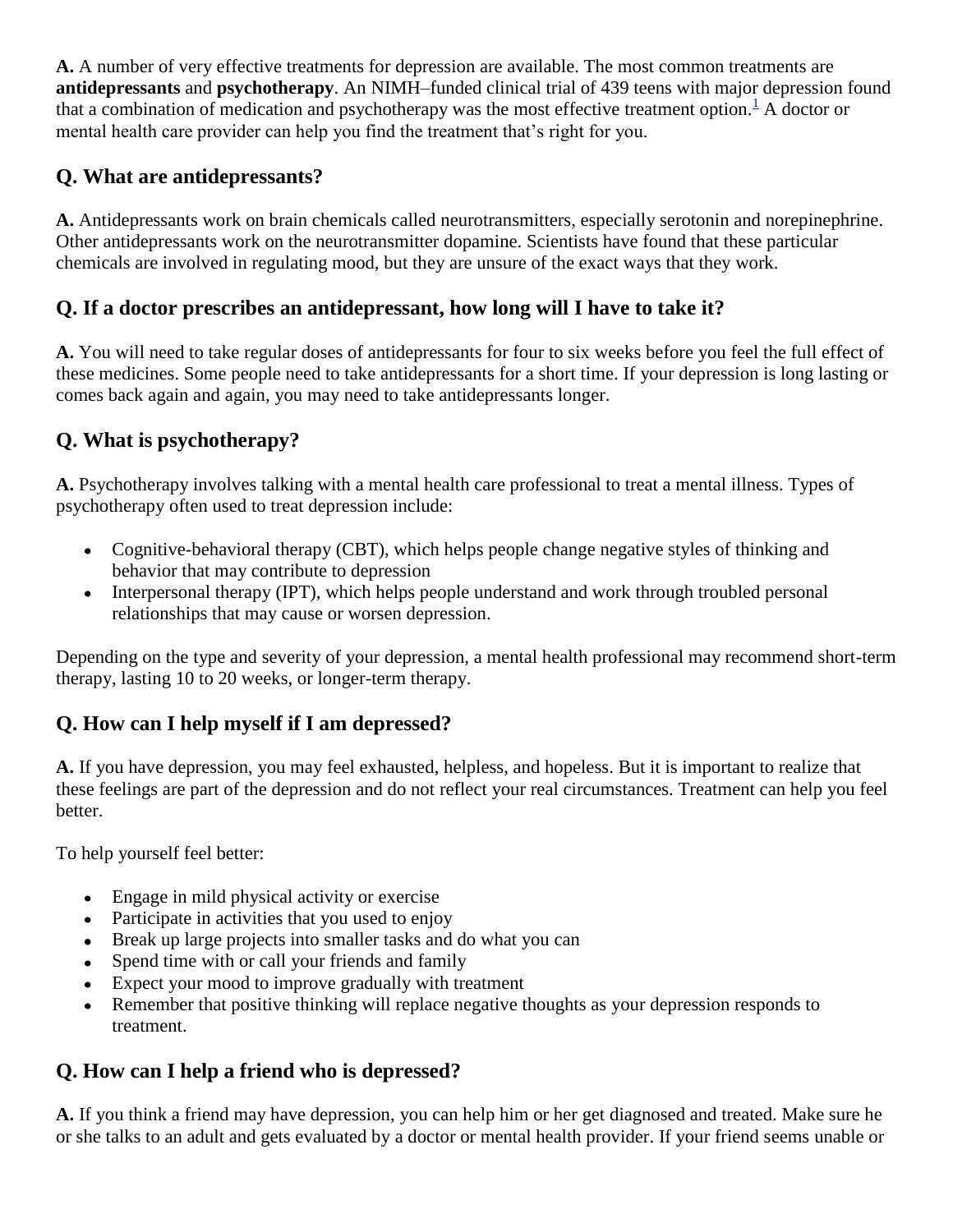unwilling to seek help, offer to go with him or her and tell your friend that his or her health and safety is important to you.

Encourage your friend to stay in treatment or seek a different treatment if he or she does not begin to feel better after six to eight weeks.

You can also:

- Offer emotional support, understanding, patience, and encouragement  $\bullet$
- Talk to your friend, not necessarily about depression, and listen carefully
- Never discount the feelings your friend expresses, but point out realities and offer hope
- Never ignore comments about suicide
- Report comments about suicide to your friend's parents, therapist or doctor
- Invite your friend out for walks, outings, and other activities—keep trying if your friend declines, but don't push him or her to take on too much too soon
- Remind your friend that with time and treatment, the depression will lift.  $\bullet$

#### **Q. What if I or someone I know is in crisis?**

**A.** If you are thinking about harming yourself or having thoughts of suicide, or if you know someone who is, seek help right away.

- Call your doctor or mental health care provider.
- Call 911 or go to a hospital emergency room to get immediate help, or ask a friend or family member to help you do these things.
- Call your campus suicide or crisis hotline.
- Call the National Suicide Prevention Lifeline's toll-free, 24-hour hotline at 1-800-273-TALK (1-800- 273-8255) or TTY: 1-800-799-4TTY (1-800-799-4889) to talk to a trained counselor.
- If you are in crisis, make sure you are not left alone.
- If someone else is in crisis, make sure he or she is not left alone.

#### **Q. What efforts are underway to help high school students who have depression?**

**A.** Researchers are studying new ways to diagnose and treat depression in high school age students. Increasing the early detection and treatment of depression can help more students succeed academically and achieve their goals in school and after graduation.

The National Institute of Mental Health (NIMH) sponsors research on the causes, diagnosis, and treatment of depression, including studies focused on adolescents and young adults. Two large scale clinical trials focusing on depression in this population are:

- [Treatment for Adolescents with Depression Study \(TADS\)](http://www.nimh.nih.gov/trials/practical/tads/index.shtml)  $\bullet$
- [Treatment of SSRI-resistant Depression in Adolescents \(TORDIA\) study](http://www.nimh.nih.gov/trials/practical/tordia/treatment-of-ssri-resistant-depression-in-adolescents-tordia.shtml)

### **References**

<sup>1</sup> March J, Silva S, Petrycki S, Curry J, Wells K, Fairbank J, Burns B, Domino M, McNulty S, Vitiello B, Severe J. Treatment for Adolescents with Depression Study (TADS) team. Fluoxetine, cognitive-behavioral therapy, and their combination for adolescents with depression: Treatment for Adolescents with Depression Study (TADS) randomized controlled trial. Journal of the American Medical Association, 2004; 292(7): 807- 820.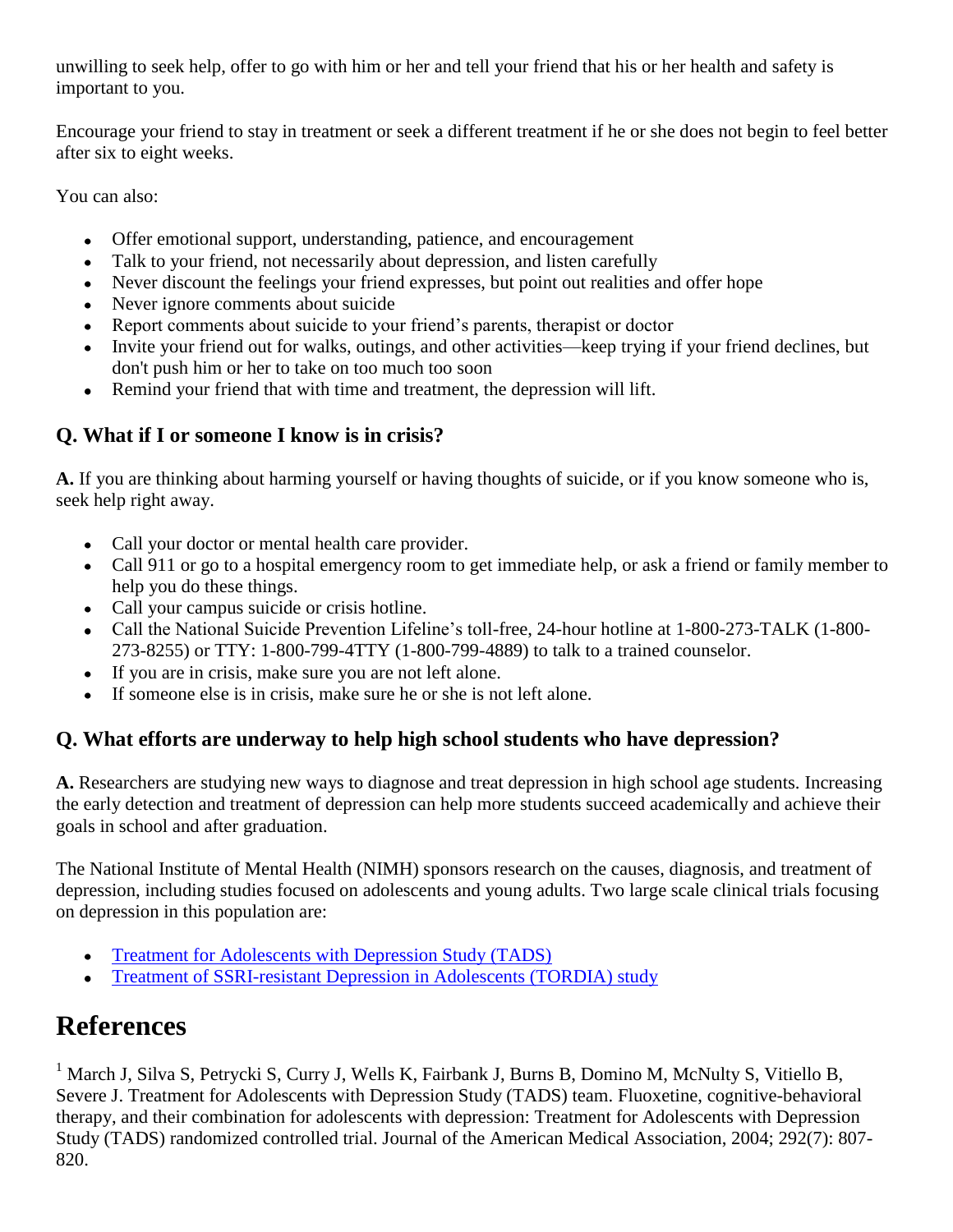### **For more information on depression**

Visit [the National Library of Medicine's MedlinePlus](http://medlineplus.gov/) [En Español](http://medlineplus.gov/spanish)

For information on [clinical trials](http://www.nimh.nih.gov/trials/index.shtml)

[National Library of Medicine clinical trials database](http://www.clinicaltrials.gov/)

Information from NIMH is available in multiple formats. You can browse online, download documents in PDF, and order materials through the mail. Check the [NIMH website](http://www.nimh.nih.gov/index.shtml) for the latest information on this topic and to order publications. If you do not have Internet access, please contact the NIMH Information Resource Center at the numbers listed below.

National Institute of Mental Health Science Writing, Press & Dissemination Branch 6001 Executive Boulevard Room 8184, MSC 9663 Bethesda, MD 20892-9663 Phone: 301-443-4513 or 1-866-615-NIMH (6464) toll-free TTY: 301-443-8431 TTY: 866-415-8051 toll-free FAX: 301-443-4279 E-mail: [nimhinfo@nih.gov](mailto:nimhinfo@nih.gov) Website: [http://www.nimh.nih.gov](http://www.nimh.nih.gov/)

# **Reprints**

This publication is in the public domain and may be reproduced or copied without permission from NIMH. We encourage you to reproduce it and use it in your efforts to improve public health. Citation of the National Institute of Mental Health as a source is appreciated. However, using government materials inappropriately can raise legal or ethical concerns, so we ask you to use these guidelines:

- NIMH does not endorse or recommend any commercial products, processes, or services, and our publications may not be used for advertising or endorsement purposes.
- NIMH does not provide specific medical advice or treatment recommendations or referrals; our materials may not be used in a manner that has the appearance of such information.
- NIMH requests that non-Federal organizations not alter our publications in ways that will jeopardize the integrity and "brand" when using the publication.
- Addition of non-Federal Government logos and website links may not have the appearance of NIMH endorsement of any specific commercial products or services or medical treatments or services.

If you have questions regarding these guidelines and use of NIMH publications, please contact the NIMH Information Center at 1-866-615-6464 or e-mail at [nimhinfo@nih.gov.](mailto:nimhinfo@nih.gov)

The photos in this publication are of models and are used for illustrative purposes only.

U.S. Department of Health and Human Services National Institutes of Health